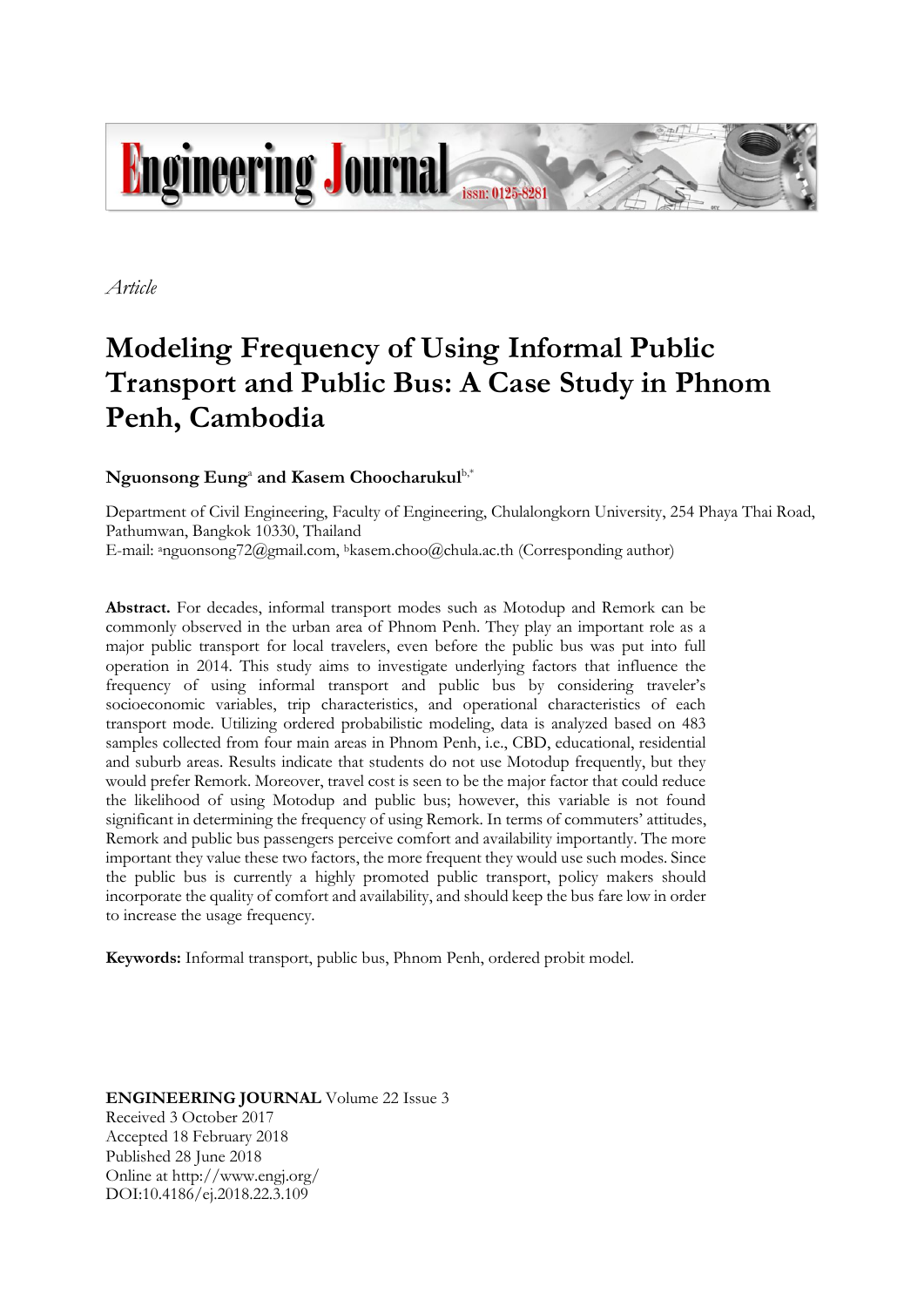## **1. Introduction**

Informal transport is commonly seen in many cities of developing countries. There are various kinds of informal transport, including motorized and non-motorized modes [1]. Their characteristics are different by vehicle fleets, and thus no overall definition of informal transport can be given. Instead, informal transport is simply referred to travel modes directly. Although a mass transit system is generally considered an effective mode to relieve traffic congestion in urban area, accessibility of passengers from their origin to transit stations relies mostly on informal transport, which takes a role as a feeder in transport system [2]. In some cases, informal transport could be regarded as the main public transport in urban area that provides passengers with a door-to-door service.

In Phnom Penh, the capital city of Cambodia, informal transport has been operated extensively across the city long before the official launch of city buses in 2014. Although the public bus can be considered a competing mode, many passengers still prefer local informal transport for its convenience, availability and door-to-door services. There are many kinds of informal transport modes available in Phnom Penh, but the most common ones are motorcycle taxis and motorcycle rickshaws, commonly known as *Motodup* and *Remork* (See Fig. 1). The operation of these two modes are quite similar, i.e. they operate on non-fixed routes with non-fixed price. In addition, the fare is completely negotiable, which is mainly based on travel distance, time of the day (e.g. peak/off-peak hour, day/night time) and the capacity it can accommodate. Remork normally charges higher due to vehicle's larger capacity.

Informal transport can be often seen at high-demand places such as markets, hospitals and airport. Since the market condition is quite competitive, drivers can basically wave for passengers instead of passengers going for them. Previous study showed that the number of Motodups have declined lately, while the number of Remork fleet have increased to roughly 6,000 in 2012 [3]. The public bus, on the other hand, has been operated by the municipality of Phnom Penh. A total of 45 buses are currently in operation along three lines covering a total distance of 19 km, 19 km, and 13.5 km for line 1, line 2 and line 3, respectively [4]. The operation for all routes starts from 5:00 a.m. to 8:30 p.m. with a fixed fare of 1500 KHR (roughly 0.37 USD). To our knowledge, no record of person trip survey has been conducted by official government that the number of modal share remain unknown. However, some studies has reported that number of Motodup has declined from 19% to 8%, while Remork has increased from 6% to 9% between 2001 and 2011 [3]. As of 2012, Remork fleets has increased to roughly 6,000 vehicles [3].

Most informal transport drivers work together under several associations in a form of informal sector [3]. Public bus provides passengers with lower fare and better safety; however, its service quality remains relatively low, leading to a long travel time [4]. This situation could be implied that an effective public transportation has yet to be found in the city. To adequately regulate the usage of Motodup, Remork and public bus, it is necessary to understand the characteristics of passengers, and underlying factors that could influence the frequency of using those modes. Findings would lead to an effective policy implementation in order for the city to provide a good integration between public bus and conventional informal transport modes. The present study examines the behavior of passengers in Phnom Penh and applies ordered probabilistic models to investigate significant factors influencing frequency of using public transport modes.



Fig. 1. Common informal transport in Phnom Penh.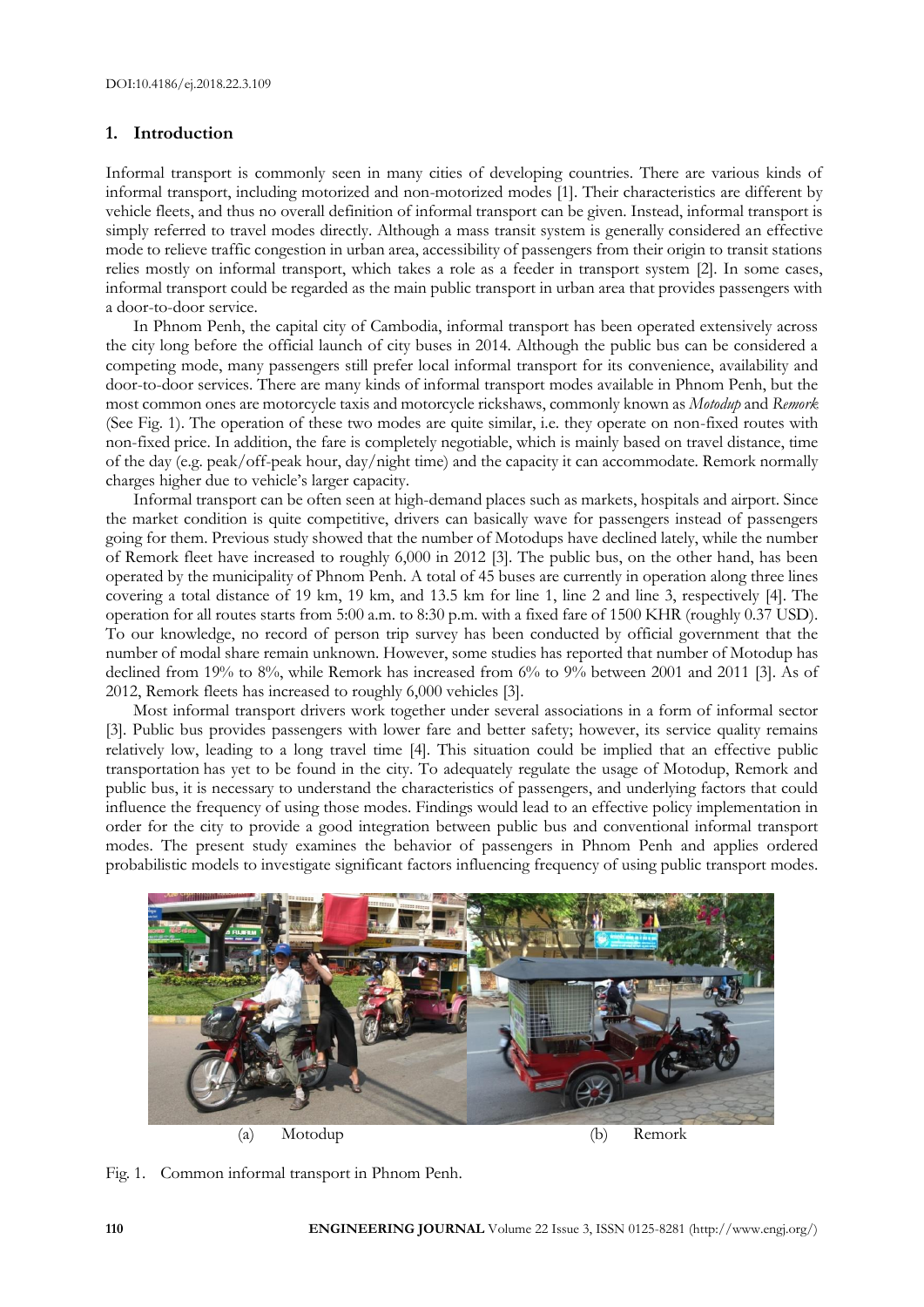## **2. Literature Reviews**

## **2.1. Definition of "Informal Transport"**

From literature, a specific definition of informal transport remains unclear. Informal transport is also known as "*paratransit*", "*low-cost transport*", "*intermediate technologies*" or "*third-world transport*" [5]. For some specific modes, however, these terms may not be true. In Asian developing countries, certain informal transport modes (e.g. motorcycle taxi, and Remork) charges a more expensive fare than public bus does. Moreover, it is typical to see informal transport serving local passengers in many Asian cities, especially at high-demand places, including local markets and residential areas. Later studies have proposed a new term LAMAT to describe informal transport specifically for Asian developing countries, which stands for "Locally", "Adapted", "Modified" and "Advance Transport" [1]. Travel modes that can be categorized as LAMAT can be intermediate transport, traditional mass transit, non-motorized vehicles (e.g. Rickshaw), and four-wheel vehicles (i.e. minibus, Songtaew, Silor Lek) that can accommodate up to 25 seats [1]. Apart from developing countries, informal transport or paratransit means completely different in the United States. Specifically, this term is referred to a door-to-door transport service for senior citizens and disabled passengers [6]. Since the characteristics of informal transport are different across the globe, it is advised to refer to each mode individually. For instance, we may point out *Motodup* or *Remork* for Cambodia, *Songtaew* or *Silor Lek* for Thailand, *Rickshaw* for Bangladesh, *Angkot* for Indonesia, and *Jeepney* for the Philippines.

## **2.2. Past Studies of Informal Transport**

Informal transport plays an important role in urban transport system of several developing countries. Such a system has connected deeply with mobility of urban citizens, especially for those who do not have direct access to formal public transport. In some cases, services of informal transport are also regarded as an important source of income for urban poor communities, who mostly lack of skills [7]. From extant literature, various studies attempted to observe the characteristics and role of informal transport. They can be summarized in Table 1.

| Study                           | Year           | Study<br>Location          | <b>Study Objectives</b>                                                                                                                       | <b>Key Results</b>                                                                                                                                                                                                                                                                                                                                                         |
|---------------------------------|----------------|----------------------------|-----------------------------------------------------------------------------------------------------------------------------------------------|----------------------------------------------------------------------------------------------------------------------------------------------------------------------------------------------------------------------------------------------------------------------------------------------------------------------------------------------------------------------------|
| Etherington and<br>Simon [8]    | 1996           | Phnom<br>Penh,<br>Cambodia | provided an analysis of a popular<br>non-motorized<br>informal<br>transport, known as Cyclo and<br>the employment conditions of<br>the riders | The study found the inequality in<br>terms of earning opportunity among<br>Cyclo rider who resides in Phnom<br>Penh and migrants from provinces.<br>Either renting or owning the vehicle,<br>migrant riders tend to work longer<br>hour with less income since they have<br>to pay for organization in return of<br>urban<br>support<br>to<br>access<br>in<br>environment. |
| Joewono and<br>Kubota [9] & [6] | 2005 &<br>2007 | Bandung,<br>Indonesia      | investigated the characteristics<br>Angkot and the<br>level<br>оf<br>satisfaction of passenger toward<br>the service in Bandung               | Informal transport still exists in many<br>cities of Indonesia and it is still<br>accepted by community. The result<br>indicates that users are not satisfied<br>with current service. However, loyal<br>passengers are still found.                                                                                                                                       |
| $\text{Loop } [10]$             | 2007           | Kong,<br>Hong<br>China     | explored the role of residents'<br>coach in Hong Kong, while<br>mass rapid system has been<br>developed extensively across the<br>city        | The analysis suggests<br>that the<br>integration between residents' coach<br>and public transport system should be<br>implemented, since residents' coach<br>has filled the gap of transport system<br>in urban area.                                                                                                                                                      |
| Tangphaisankun et<br>al. [2]    | 2009           | Bangkok,<br>Thailand       | conducted a study focusing on<br>the impact of commuters toward<br>informal transport functioning<br>as a feeder to mass transit system       | Commuters have positive influence on<br>between<br>informal<br>connection<br>transport and mass transit system that<br>leads to the future use of both modes.                                                                                                                                                                                                              |

Table 1. Past studies of informal transport in Asian cities.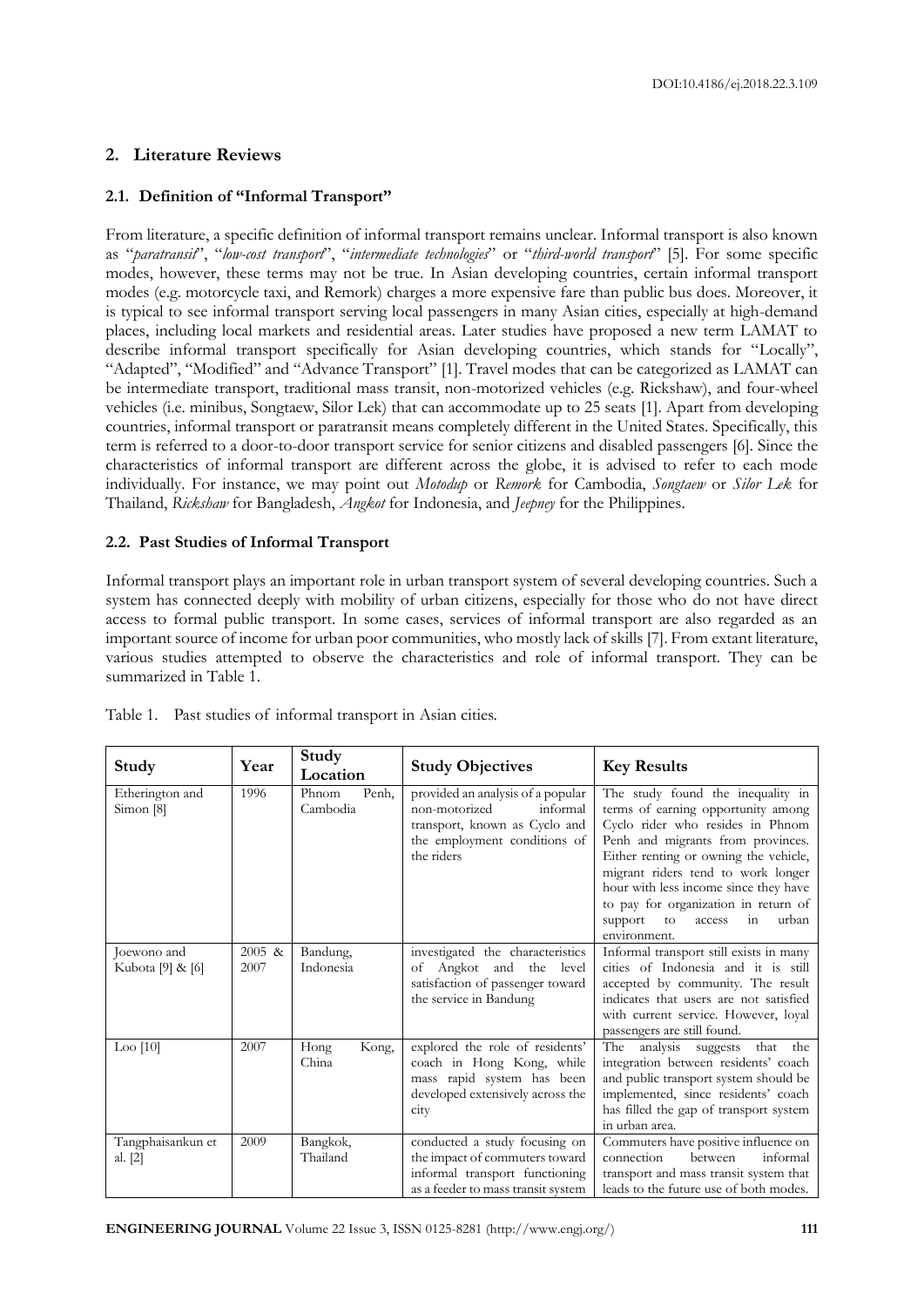| Study                                   | Year | Study<br>Location          | <b>Study Objectives</b>                                                                                                                                                                                                                       | <b>Key Results</b>                                                                                                                                                                                                                                                                                                          |
|-----------------------------------------|------|----------------------------|-----------------------------------------------------------------------------------------------------------------------------------------------------------------------------------------------------------------------------------------------|-----------------------------------------------------------------------------------------------------------------------------------------------------------------------------------------------------------------------------------------------------------------------------------------------------------------------------|
| Choocharukul and<br>Sriroongvikrai [11] | 2011 | Bangkok,<br>Thailand       | conducted<br>analysis<br>of<br>an<br>characteristics of small-sized<br>converted pickup truck (Silor<br>Lek) in Bangkok and compared<br>such mode with other common<br>informal<br>such<br>modes<br><b>as</b><br>Songtaew and motorcycle taxi | From supply side, Silor Lek is one of<br>the major informal transport in<br>which<br>Bangkok,<br>has<br>market<br>competition with other informal<br>modes. Some illegal operations, and<br>risky driving behavior are observed.<br>Study suggests to consider Silor Lek as<br>a complimentary mode to formal<br>transport. |
| Hossain and Susilo<br>$[12]$            | 2011 | Dhaka,<br>Bangladesh       | addressed the usage of rickshaw<br>and its social impact, while this<br>mode was blamed to be the<br>cause of congestion and was<br>prohibited on some major roads                                                                            | Rickshaw<br>roles<br>importantly<br>$\sin$<br>transport system of Dhaka. Absence<br>of rickshaw would shift passengers'<br>mode choice to auto-rickshaw or<br>taxicab rather than formal public<br>transport such as bus.                                                                                                   |
| Tuan and Mateo-<br>Babiano [13]         | 2013 | Ho Chi<br>Minh,<br>Vietnam | investigated<br>service<br>the<br>characteristics of motorcycle<br>taxi in Ho Chi Minh city,<br>explored its impact and analyzed<br>its potential for future urban<br>transport system                                                        | The analysis foresees that motorcycle<br>taxi will keep growing and plays an<br>important role in supporting formal<br>transport system. The study also<br>suggests the application of meter<br>technology in order to improve service<br>of motorcycle taxi in terms of fare<br>setting.                                   |
| Phun et al. [3]                         | 2015 | Penh,<br>Phnom<br>Cambodia | investigated the operational and<br>fare characteristics of Motodup<br>and Remork in Phnom Penh                                                                                                                                               | Fare of Motodup and Remork was<br>influenced by some factors including<br>trip characteristics and driver working<br>condition.                                                                                                                                                                                             |

The studies of informal transport are worth exploring since the insight characteristics can be better understood, leading to an appropriate and efficient integration between the conventional transport and the developed ones. From literature, understanding unique characteristics of informal transport in Asian developing countries is quite essential, since the differences among their operational characteristics serve a vital knowledge that informal transport can be realized in a wider scale and from different perspectives. Nevertheless, such a study in Cambodia is not yet sufficient at present, and thus more researches are required. To shed more light from past studies, another view from passengers' side should also be considered. In particular, underlying factors that could potentially influence the frequency of using informal transport currently remain unknown. This study will take this aspect into account.

## **3. Methodology**

## **3.1. Sample and Survey Questionnaires**

Respondents are randomly selected from passengers in Phnom Penh. A total sample size of 600 was collected from four main areas, covering Central Business District (CBD), educational, residential and suburb areas (See Fig. 2). The survey questionnaire consists of three main sections – passengers' socioeconomic data, trip characteristics, and passengers' perception on the operation of Motodup, Remork and public bus. The first section asks passengers' socioeconomic information such as gender, age, education background, income, residential area, and vehicle occupancy. In the second part, travel behavior of passengers is solicited for all three modes. Such variables include trip frequency, travel time, trip objective, and travel cost. The last section consists of attitudinal statements regarding each travel mode. They were presented in a five-point Likert scale. The questionnaire was first written in English and later translated into Khmer language. Doubled translated technique was applied to ensure the accuracy between two languages.

## **3.2. Data Collection**

Data collection was conducted in Phnom Penh during December 7-10, 2015 with the assistance of six surveyors. Based on a face-to-face interview survey, a total of 600 questionnaires were collected in four areas. Respondents were targeted to be general travelers who have experienced using either Motodup, Remork, or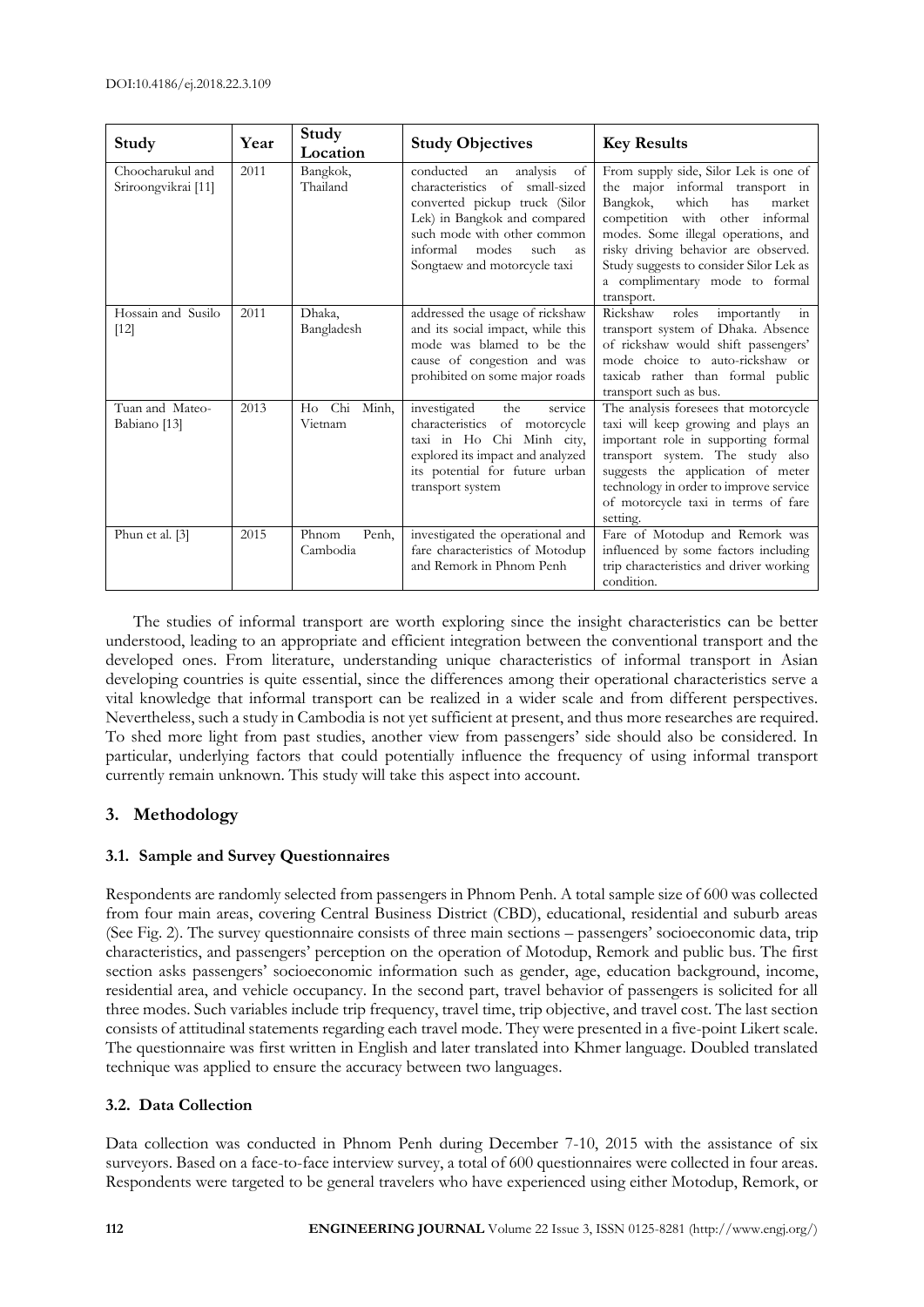Sre Amp<br>ស្រែអំពិព Phnom Penh រាជធានីភ្នំពេញ អង្គស្គា

public bus. The survey was conducted on both weekday and weekend to take into account different trip purposes. After cleaning the data, a total of 483 samples could be used for analysis.

Fig. 2. Survey locations in Phnom Penh.

#### **4. Results**

#### **4.1. Descriptive Statistics**

Table 2 presents summary statistics of respondents' characteristics classifying by three travel modes, i.e. Motodup, Remork, and public bus. From the survey data, the distribution of male and female respondents is relatively equal for all three travel modes. The majority of respondents for Motodup, Remork and public bus are 19-25 years old, followed by those between 26-35 years old for Motodup, and less than or equal to 18 years old for Remork and public bus. Such a proportion of respondents is consistent with the statistics reported by the Central Intelligence Agency [14], as well as the previous research conducted in Phnom Penh [15].

In terms of occupation, students share the highest proportion (64.7%, 67.1%, and 75.7% for Motodup, Remork, and public bus, respectively). More than half of respondents reached university level, while 35.1%, 34.6%, and 32.4% of them using Motodup, Remork and public bus obtained only high school level or lower. A high percentage of respondents can be observed under the low income group, which earns less than or equal to 200 USD per month.

Survey indicates that 84.6%, 92.1% and 83.4% of respondents use Motodup, Remork and public bus occasionally respectively. Majority of passengers use all the three modes in the weekend with the share percentage of 66.4% for Motodup, 79.4% for Remork, and 66.4% for public bus. Approximately 49.4% of Motodup passengers uses it in the morning followed by 35.0% in the afternoon and 15.6% in the evening. Respondents using Remork in the morning hours shares the highest percentage (39.6%), while the remaining 32.6% and 27.8% uses this mode in the afternoon and evening, respectively. On the other hand, the usage of public bus is highly distributed during the morning time (61.5%).

Statistics shows that 20.1% of respondents use Motodup for education, 11.6% for work, 3.3% for business, 26.7% for shopping, and 38.3% for other purposes. With the same categories of trip purpose, 36.6% and 42.1% of Remork passengers use it for shopping other purposes, while using Remork for education, work and business share very small proportions. For public bus, 30.4%, 11.3%, 1.6%, 10.1% and 46.6% use it for education, work, business, shopping, and others, respectively.

Table 3 presents respondents' trip characteristics in terms of travel time, travel cost, and distance. The average travel time per trip for Motodup and Remork is somewhat different (19.08 minutes and 24.54 minutes respectively), while that of public bus is relatively high (44.31 minutes). Motodup is basically more expensive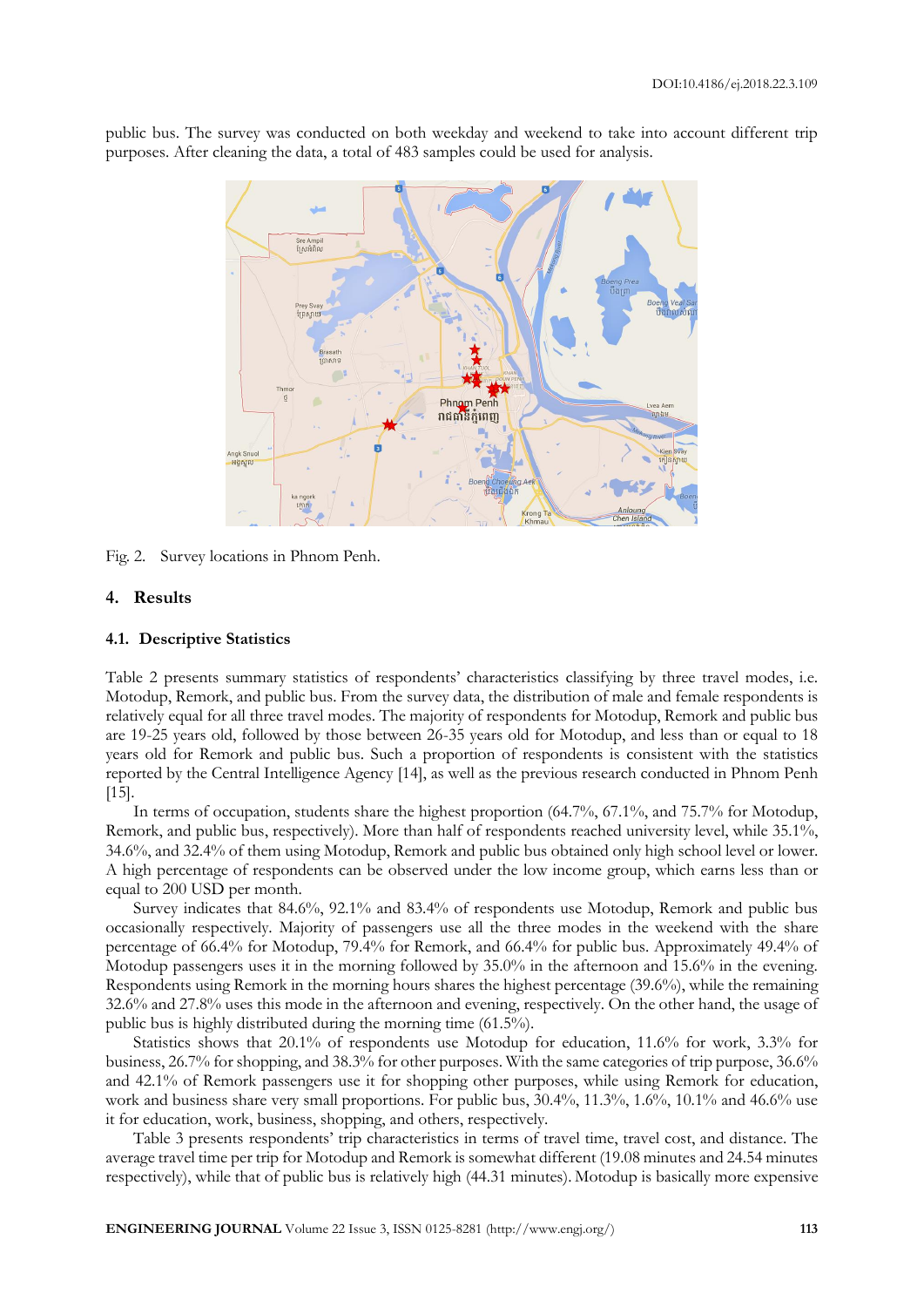than public bus but less costly than Remork. The average travel cost per trip for Motodup, Remork and public bus are reported to be 5800 KHR, 10700 KHR, and 1100 KHR (approximate 1.41 USD, 2.60 USD, and 0.26 USD) respectively. However, public bus actually provides a fixed fare of 1500 KHR (0.37 USD) for all stations with exemption for student, elderly, handicapped and monk. From our survey, 26.75% of public bus passengers are zero-fare passengers, while 73.25% use public bus at fare 1500 KHR. Results from survey indicate that average travel distances per trip for Motodup is 4.74 Km, followed by Remork (5.82 Km) and public bus (6.38 Km).

| <b>Variables</b> | Levels                  | Percentage       |                                                                                                                                                                                                                                                                                                                                                                                                                                                                                                 |            |  |
|------------------|-------------------------|------------------|-------------------------------------------------------------------------------------------------------------------------------------------------------------------------------------------------------------------------------------------------------------------------------------------------------------------------------------------------------------------------------------------------------------------------------------------------------------------------------------------------|------------|--|
|                  |                         | Motodup          | Remork                                                                                                                                                                                                                                                                                                                                                                                                                                                                                          | Public bus |  |
| Gender           | Male                    | 50.6             | 44.9                                                                                                                                                                                                                                                                                                                                                                                                                                                                                            | 49.8       |  |
|                  | Female                  | 49.4             | 55.1                                                                                                                                                                                                                                                                                                                                                                                                                                                                                            | 50.2       |  |
|                  | $\leq 18$               | 13.8             | 13.5                                                                                                                                                                                                                                                                                                                                                                                                                                                                                            | 13.7       |  |
|                  | $19 - 25$               | 61.7             | 71.3                                                                                                                                                                                                                                                                                                                                                                                                                                                                                            | 76.4       |  |
| Age (years old)  | $26 - 35$               | 14.4             | 11.5                                                                                                                                                                                                                                                                                                                                                                                                                                                                                            | 8.9        |  |
|                  | $36 - 50$               | 6.6              | $\overline{3.3}$                                                                                                                                                                                                                                                                                                                                                                                                                                                                                | 0.5        |  |
|                  | $\geq 51$               | $\overline{3.5}$ | $\overline{0.5}$<br>0.4<br>75.7<br>67.1<br>18.5<br>14.5<br>1.8<br>1.0<br>7.0<br>4.5<br>$\overline{5.6}$<br>4.3<br>32.4<br>$\frac{1}{34.6}$<br>62.1<br>63.9<br>3.3<br>3.7<br>77.8<br>85.2<br>12.2<br>15.9<br>$2.\overline{6}$<br>6.3<br>92.1<br>83.4<br>$\overline{5.5}$<br>4.3<br>$\overline{2.2}$<br>1.1<br>2.5<br>$\overline{8.9}$<br>33.6<br>20.6<br>79.4<br>66.4<br>61.5<br>39.6<br>32.6<br>30.0<br>27.8<br>8.5<br>30.4<br>8.4<br>11.3<br>8.0<br>4.9<br>1.6<br>36.6<br>10.1<br>42.1<br>46.6 |            |  |
|                  | Student                 | 64.7             |                                                                                                                                                                                                                                                                                                                                                                                                                                                                                                 |            |  |
|                  | Employee                | 20.1             |                                                                                                                                                                                                                                                                                                                                                                                                                                                                                                 |            |  |
| Occupation       | Employer                | 1.3              |                                                                                                                                                                                                                                                                                                                                                                                                                                                                                                 |            |  |
|                  | Vendor                  | 7.5              |                                                                                                                                                                                                                                                                                                                                                                                                                                                                                                 |            |  |
|                  | Others                  | 6.4              |                                                                                                                                                                                                                                                                                                                                                                                                                                                                                                 |            |  |
|                  | <b>Below</b> university | 35.1             |                                                                                                                                                                                                                                                                                                                                                                                                                                                                                                 |            |  |
| Education        | Undergraduate           | 60.9             |                                                                                                                                                                                                                                                                                                                                                                                                                                                                                                 |            |  |
|                  | Graduate                | 4.0              |                                                                                                                                                                                                                                                                                                                                                                                                                                                                                                 |            |  |
|                  | Low                     | 81.4             |                                                                                                                                                                                                                                                                                                                                                                                                                                                                                                 |            |  |
| Income           | Medium                  | 13.0             |                                                                                                                                                                                                                                                                                                                                                                                                                                                                                                 |            |  |
|                  | High                    | 5.6              |                                                                                                                                                                                                                                                                                                                                                                                                                                                                                                 |            |  |
| Frequency        | Occasionally            | 86.4             |                                                                                                                                                                                                                                                                                                                                                                                                                                                                                                 |            |  |
|                  | 2-3 times/week          | 6.2              |                                                                                                                                                                                                                                                                                                                                                                                                                                                                                                 |            |  |
|                  | 4-5 times/week          | 2.8              |                                                                                                                                                                                                                                                                                                                                                                                                                                                                                                 |            |  |
|                  | Everyday                | 4.6              |                                                                                                                                                                                                                                                                                                                                                                                                                                                                                                 |            |  |
| Day of week      | Weekdays                | 33.6             |                                                                                                                                                                                                                                                                                                                                                                                                                                                                                                 |            |  |
|                  | Weekends                | 66.4             |                                                                                                                                                                                                                                                                                                                                                                                                                                                                                                 |            |  |
| Time of day      | Mornings                | 49.4             |                                                                                                                                                                                                                                                                                                                                                                                                                                                                                                 |            |  |
|                  | Afternoons              | 35.0             |                                                                                                                                                                                                                                                                                                                                                                                                                                                                                                 |            |  |
|                  | Evenings                | 15.6             |                                                                                                                                                                                                                                                                                                                                                                                                                                                                                                 |            |  |
| Trip purpose     | Education               | 20.1             |                                                                                                                                                                                                                                                                                                                                                                                                                                                                                                 |            |  |
|                  | Work                    | 11.6             |                                                                                                                                                                                                                                                                                                                                                                                                                                                                                                 |            |  |
|                  | <b>Business</b>         | 3.3              |                                                                                                                                                                                                                                                                                                                                                                                                                                                                                                 |            |  |
|                  | Shopping                | $\frac{1}{26.7}$ |                                                                                                                                                                                                                                                                                                                                                                                                                                                                                                 |            |  |
|                  | Other                   | 38.3             |                                                                                                                                                                                                                                                                                                                                                                                                                                                                                                 |            |  |

Table 2. Descriptive statistics of respondents' characteristics.

Note: levels of income per month per person are classified: low ≤ 200 USD, Medium 201-500 USD, High  $\geq 501$  USD.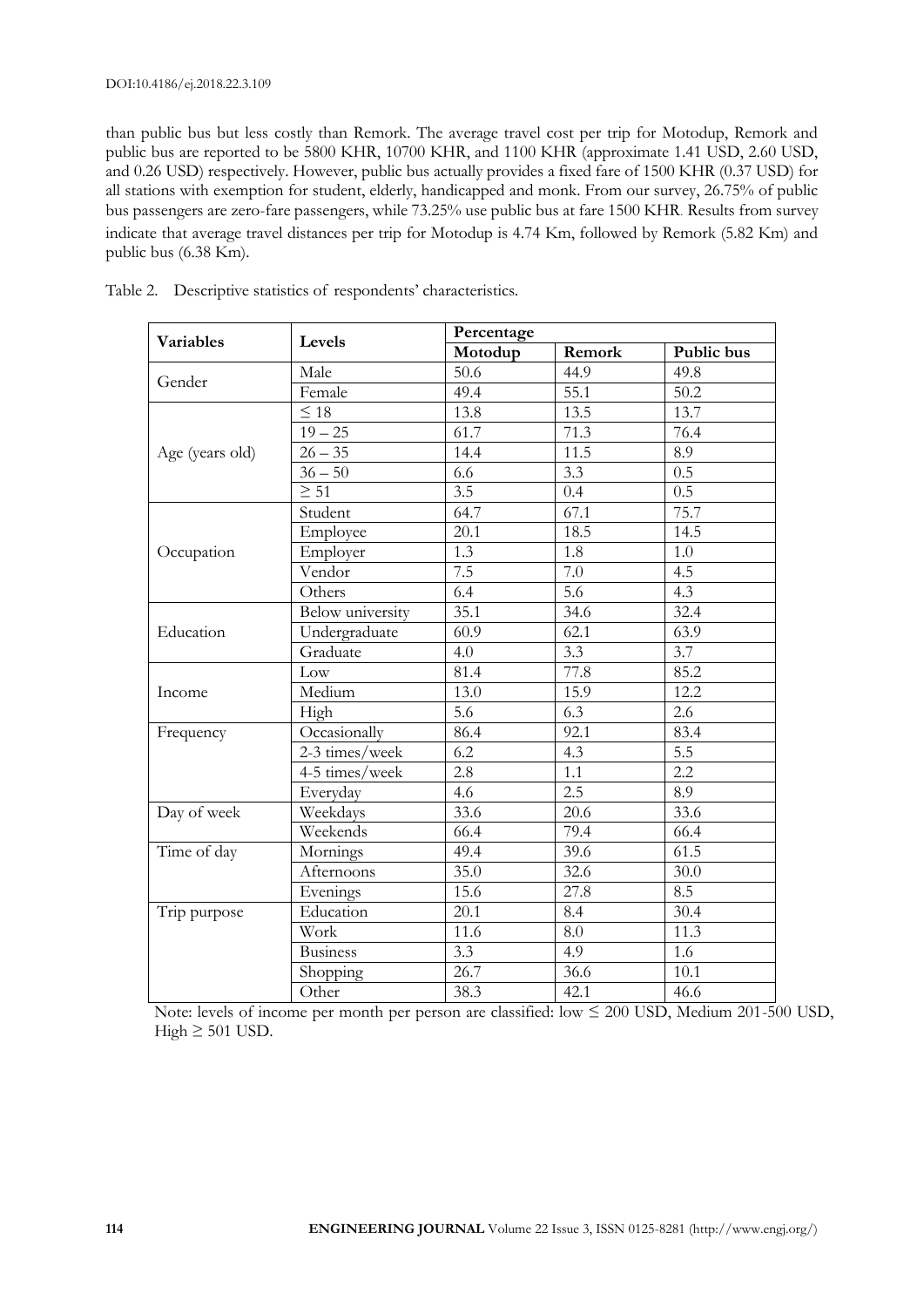| <b>Variables</b>           | Description                      | Mode $(m_i)$ | Mean  | S.D.  | Min      | Max   |
|----------------------------|----------------------------------|--------------|-------|-------|----------|-------|
| Travel<br>time<br>(Minute) |                                  | Motodup      | 19.08 | 11.25 | 3        | 70    |
|                            | Average travel time per trip     | Remork       | 24.54 | 13.52 |          | 80    |
|                            |                                  | Public bus   | 44.31 | 37.44 | 5        | 150   |
| Cost(KHR)                  |                                  | Motodup      | 5800  | 3400  | 1500     | 20000 |
|                            | Average travel cost per trip     | Remork#      | 10700 | 5400  | 3000     | 30000 |
|                            |                                  | Public bus*  | 1100  | 600   | $\theta$ | 1500  |
| Distance (Km)              |                                  | Motodup      | 4.74  | 3.68  |          | 25    |
|                            | Average travel distance per trip | Remork       | 5.82  | 4.64  |          | 20    |
|                            |                                  | Public bus   | 6.38  | 3.89  | 0.2      | 15    |

Table 3. Descriptive statistics of respondents' trip characteristics.

Note: 1 USD = 4100 KHR (as of June 13, 2016).

# Fare is per trip and there could be more than one person riding together in the same trip. \* Fare of public bus is fixed at 1500 KHR. Free rides for students, elderlies, the handicapped and monks.

Tables 4 summarizes the descriptive statistics of passengers' perception toward operational characteristics. In this questionnaire section, respondents were asked to use five-point Likert scale to rate the operational characteristics of three travel modes – Motodup, Remork and public bus. From the survey, the means that passengers agree with the statement "short travel time" are 3.70, 3.09 and 2.58 for Motodup, Remork, and public bus, respectively. In terms of coverage area, availability, and accessibility, Motodup and Remork's passengers agree that these two modes are available across the city, can be found anytime they need and can be found nearby. This corresponds with the rating mean of 3.99, 4.14, 4.19 for Motodup and 3.56, 3.64, 3.63 for Remork, while the means of the same rating statements are 2.73, 2.70 and 2.51 for public bus, respectively. Similarly, passengers show positive perception in terms of waiting time for Motodup and Remork (rating means 3.92 and 3.62 respectively), but not for public bus (rating mean 2.65).

In terms of comfort and vehicle condition, the results indicate that Motodup has below-average mean associated with comfort during traveling, vehicle cleanliness and the maintenance of vehicle material (2.63, 2.74, 2.65 respectively). With the same statements, rating means are 3.26, 3.20, 3.08 for Remork and 3.93, 3.85, 3.74 for public bus. Overall safety, on the other hand, is perceived positively from public bus's passengers, follow by Remork's and Motodup's with the rating means of 3.94, 3.21, and 2.65 respectively. Lastly, survey results associated with fare show that Motodup and Remork's passengers do not perceived that fare of these two modes low, but they do for public bus. This could be true since the average travel cost of Motodup, Remork and public bus are 5800 KHR, 10700 KHR and 1100 KHR respectively (See Table 3).

| Items          | <b>Statement</b>                          | Percentage |            |            |  |  |
|----------------|-------------------------------------------|------------|------------|------------|--|--|
|                |                                           | Motodup    | Remork     | Public bus |  |  |
| Q1             | "Short travel time"                       | 3.70(1.28) | 3.09(1.09) | 2.58(1.34) |  |  |
| Q2             | "Operation is available across the city." | 3.99(1.25) | 3.56(1.18) | 2.73(1.36) |  |  |
| Q <sub>3</sub> | "Can be found anytime you need"           | 4.14(1.18) | 3.64(1.14) | 2.70(1.44) |  |  |
| Q <sub>4</sub> | "Can be found nearby"                     | 4.19(1.12) | 3.63(1.18) | 2.51(1.37) |  |  |
| Q <sub>5</sub> | "Short waiting time"                      | 3.92(1.27) | 3.62(1.17) | 2.65(1.44) |  |  |
| Q <sub>6</sub> | "Seat is comfortable."                    | 2.63(1.21) | 3.26(1.15) | 3.93(1.24) |  |  |
| Q7             | "Vehicle is clean"                        | 2.74(1.15) | 3.20(1.07) | 3.85(1.14) |  |  |
| Q8             | "Interior material is well maintained."   | 2.76(1.10) | 3.08(1.06) | 3.74(1.05) |  |  |
| Q <sub>9</sub> | "Overall safety is high."                 | 2.65(1.27) | 3.21(1.11) | 3.94(1.28) |  |  |
| Q10            | "low fare"                                | 2.89(1.29) | 2.71(1.16) | 3.93(1.38) |  |  |

Table 4. Passengers' perception toward operational characteristics.

Note: Figures in parentheses represent standard deviation. Five-point-scales are (1) strongly disagree, (2) disagree, (3) neutral, (4) agree, (5) strongly agree.

Respondents were also asked to choose and rank 3 out of 6 attributes that they consider important when they choose public transport modes. Out of 483 respondents, 336 choose convenience among which 43.75% ranks this attribute as the most important criteria when they decide to use public modes, while 31.55% and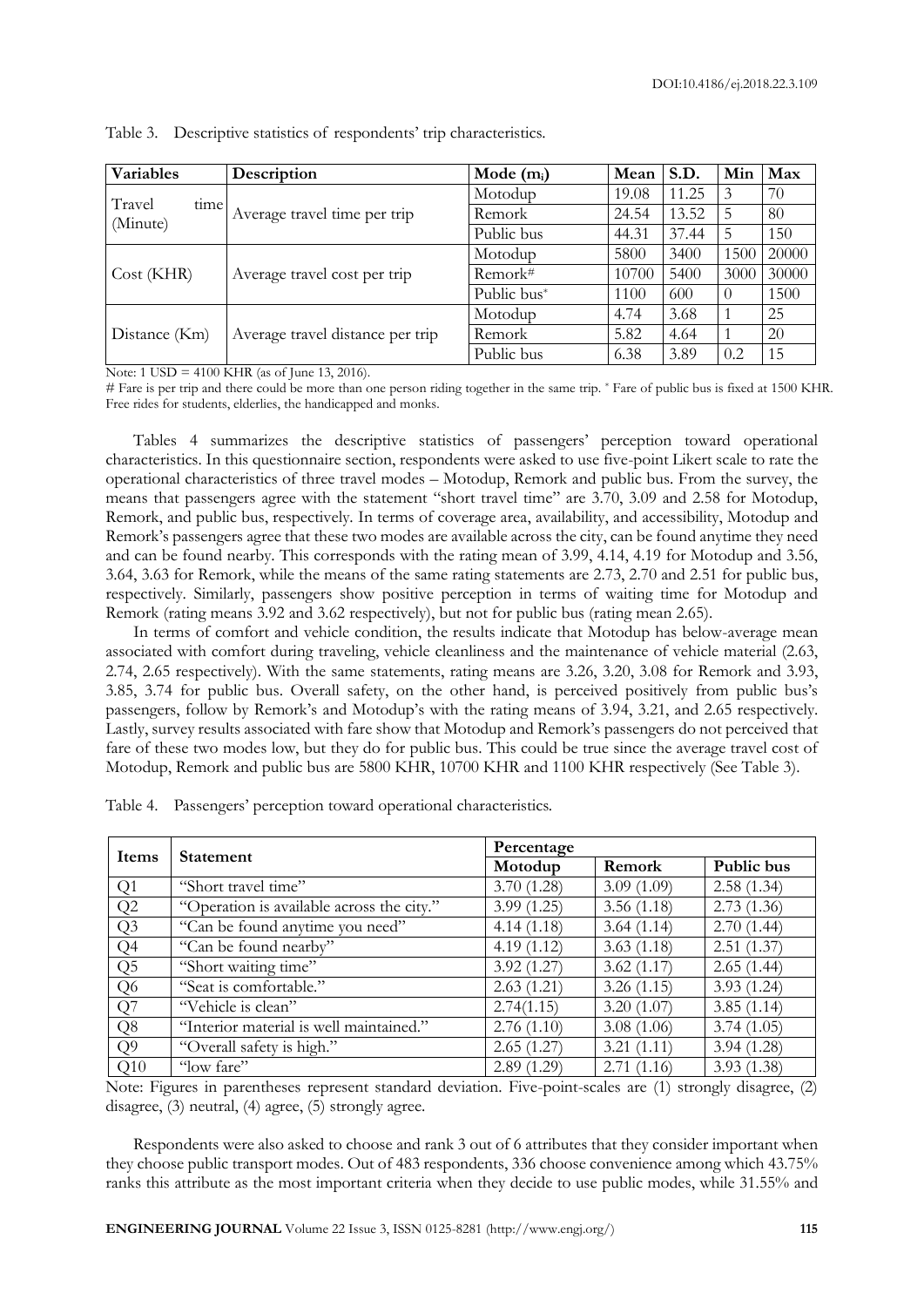24.70% ranks it as secondary and third importance respectively. On the other hand, a total of 313 respondents considers safety with distributed percentage of 66.45% for the most importance, 19.17% for secondary importance and 14.38% for third importance. Besides convenience and safety, travel time is the third most chosen attribute by passengers, followed by travel cost, availability and comfort. The detail of descriptive statistics of passengers' criteria when choosing public transport modes is presented in Table 5.

|                    |                | Rank $#1$ | Rank $#2$ | Rank $#3$ | Total      | $\frac{0}{0}$<br>compared<br>to<br>total dataset (483) |
|--------------------|----------------|-----------|-----------|-----------|------------|--------------------------------------------------------|
| Convenience        | N              | 147       | 106       | 83        | 336        | $69.56\%$                                              |
|                    | $\binom{0}{0}$ | 43.75%    | 31.55%    | 24.70%    | 100.00%    |                                                        |
| <b>Travel Time</b> | N              | 63        | 115       | 83        | 261        | 54.03%                                                 |
|                    | $\binom{0}{0}$ | 24.14%    | 44.06%    | 31.80%    | $100.00\%$ |                                                        |
|                    | N              | 208       | 60        | 45        | 313        | $64.80\%$                                              |
| Safety             | $\binom{0}{0}$ | 66.45%    | 19.17%    | 14.38%    | 100.00%    |                                                        |
| Comfort            | N              | 64        | 48        | 50        | 162        | 33.54%                                                 |
|                    | $\binom{0}{0}$ | 39.51%    | 29.63%    | 30.86%    | 100.00%    |                                                        |
| <b>Travel Cost</b> | N              | 60        | 95        | 101       | 256        | 53.00%                                                 |
|                    | $\binom{0}{0}$ | 23.44%    | $37.11\%$ | 39.45%    | 100.00%    |                                                        |
| Availability       | N              | 69        | 91        | 79        | 239        |                                                        |
|                    | $\binom{0}{0}$ | 28.87%    | 38.08%    | 33.05%    | 100.00%    | 49.48%                                                 |

Table 5. Passengers' criteria when choosing public transport modes.

## **4.2. Model Development**

#### 4.2.1. Model specification

In transportation studies, discrete choice model is often utilized to examine the relationship among passengers' travel behavior, attributes of alternative and characteristics of individual passenger [16]. Data of discrete choice model could be presented in form of psychometric data, i.e. Stated Preference (SP) and subjective rating data, or Revealed Preference (RP) data [17]. In this study, revealed preference data of the frequency using Motodup, Remork and public bus has its nature outcome as ordinal category (1: Occasionally, 2: two-three days/week, 3: four-five days/week, 4: everyday). Under this case, ordered probit model is seen to be appropriate for the analysis, because multinomial logit fails to take the ordering of dependent variables into account, while regression model treats the difference between categories the same [18].

Dependent variable cannot be observed directly, and that is why latent variable is needed. The latent variable can be written as:

$$
y_i^* = \beta x_i + \varepsilon_i \tag{1}
$$

where,

\*  $y_i^*$  : latent variable of frequency of using a mode by an individual *i*, coded as 1, 2, 3, 4

*i x* : the vector of independent variables of an individual *i,*

 $\beta$ : the vector of parameters to be estimated, and

 $\mathcal{E}_i$ : the error term, which is assumed to be normal distributed.

The values of  $y_i$  fall between categories  $j$  ( $j$ =1, 2, 3, 4), and they are related with the linear function of  $y_i^\ast$ such that  $\mu_{j-1} < y_i^* \le \mu_j$ , where  $\mu_j$  is known as threshold parameters or cutoff points. The relationship between  $y_i$ ,  $y_i^*$  and threshold points is shown in Eq. (2).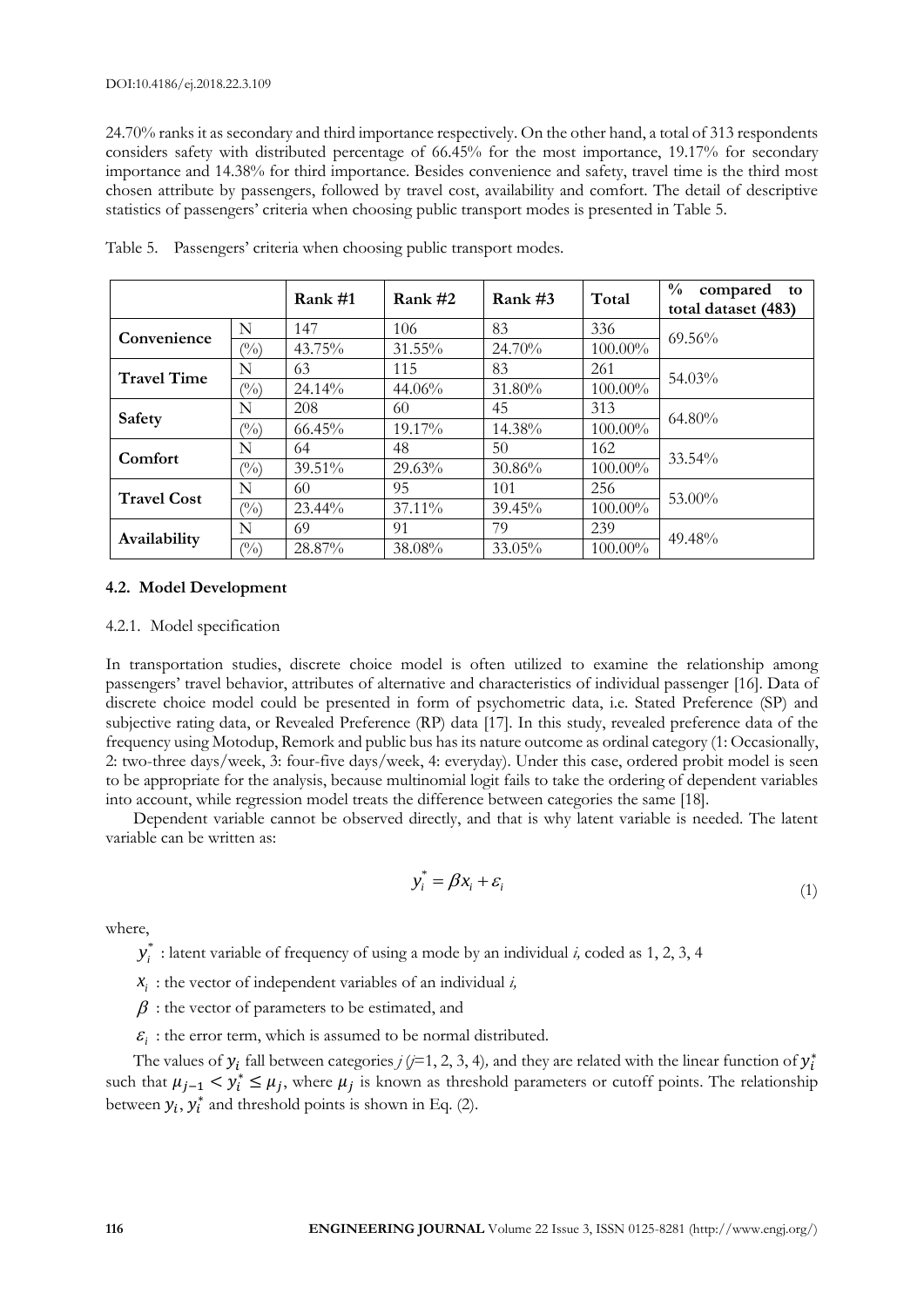$$
y_i = \begin{cases} 1 & \text{if } -\infty < y_i^* \le \mu_1 \\ 2 & \text{if } \mu_1 < y_i^* \le \mu_2 \\ 3 & \text{if } \mu_2 < y_i^* \le \mu_3 \\ 4 & \text{if } \mu_3 < y_i^* < +\infty \end{cases}
$$
 (Use a mode 2-3 days/week) (2)

Like models in binary outcomes, concerns are stressed on how changes in the predictors translated into probabilities of observing a specific ordering outcome [19]. The probability that passengers use a mode in a particular outcome category is a standard normal cumulative function determined by threshold point  $\mu_{j-1}$ and  $\mu_j$ . By knowing the function of latent variable  $y_i^*$ , the probability that individual *i* uses a mode in any specific frequency category *j* can be computed as follow:

$$
P_i(y_i = j) = P(\mu_{j-1} < y_i^* \le \mu_j) = F(\mu_j - \beta x_i) - F(\mu_{j-1} - \beta x_i) \tag{3}
$$

According to a sample  $(y_i, x_i, i = 1, ..., n)$ , the log-likelihood, which is a sum of each log probability can be written as in Eq. (4).

$$
Log L = \sum_{i=1}^{n} \log[P_i(y_i = j)], \qquad j = \{1, 2, 3, 4\}
$$
 (4)

*Marginal Effects*

Marginal effect expresses the change of dependent variable when independent variable changes. Regarding to the application of ordered probit model in this study, the marginal effect can be interpreted as the probability that passengers are more or less likely to use a mode in ordinal categories. It has been known that probit model is assumed to be normal distributed, and thus

$$
Pr(y = j) = \int_{-\infty}^{x} \frac{1}{\sqrt{2\pi}} e^{-\frac{x^2}{2}} dx
$$
 (5)

The marginal effects of continuous variable  $x_k$  is given by:

$$
\frac{\partial \Pr(y=j)}{\partial x_k} = F(\beta x) \beta_k, \qquad j = \{1, 2, 3, 4\} \tag{6}
$$

Where,

 $F(\beta x)$  is the standard normal density function determined by  $\beta x$  , so  $(\beta x)^2$  $(\beta x) = \frac{1}{\sqrt{2}} e^{-\frac{(\beta x)^2}{2}}$  $\overline{c}$  $F(\beta x) = \frac{1}{\sqrt{2}} e^{-\frac{(\beta x)^2}{2}}$  $\beta$ π i,  $=$ 

*Measure of Fit*

Likelihood ratio index is used to measure the goodness-of-fit of the model based on the value of loglikelihood [20]. The index is represented by  $\rho^2$  , and defined as:

$$
\rho^2 = 1 - \left(\frac{\log L(\beta_{\text{initial}})}{\log L(\beta_{\text{convergence}})}\right)
$$
(7)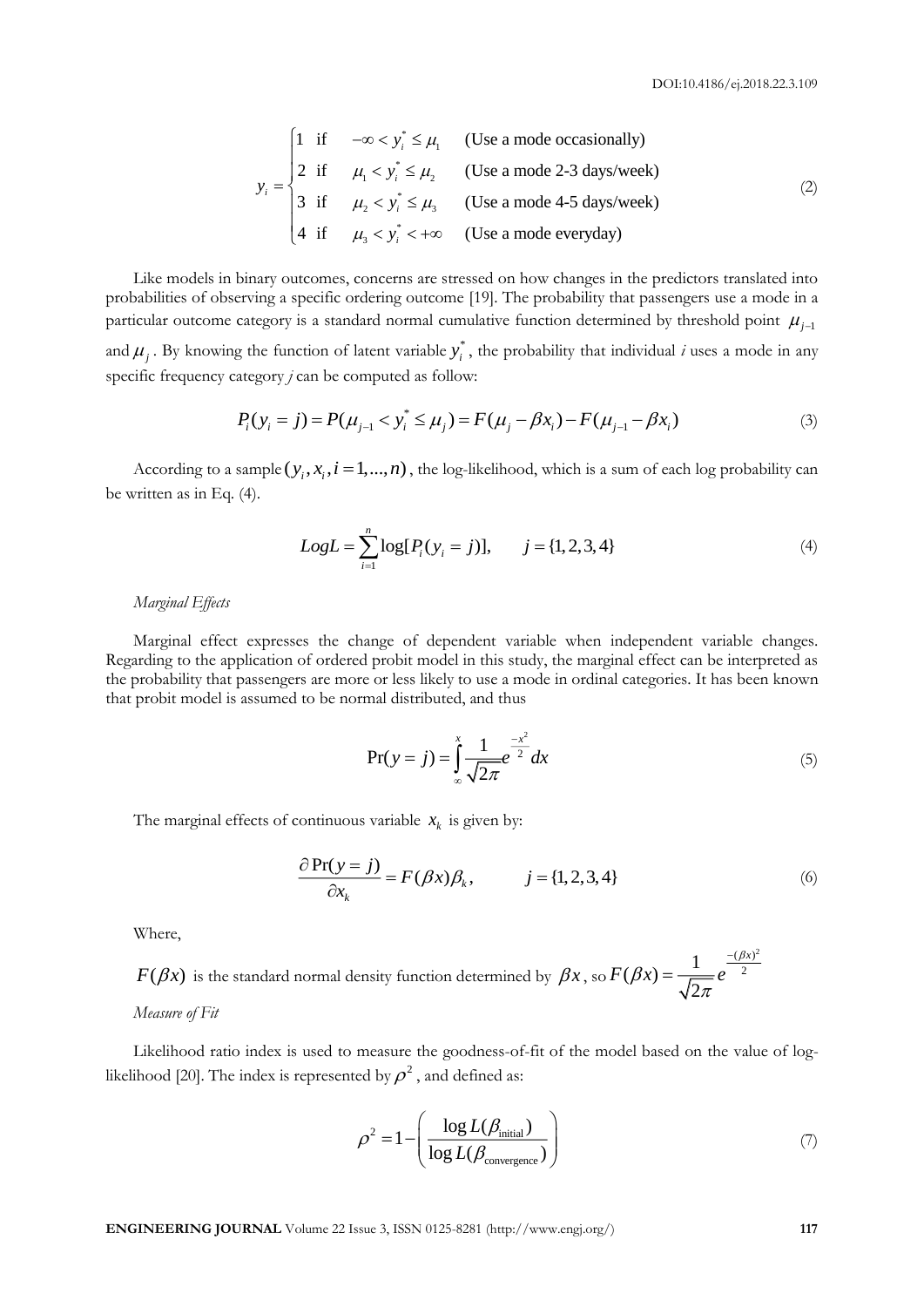where,

 $\log L(\beta_\text{initial})$  is the log-likelihood at zero iteration where model has only constant term (i.e., vector of coefficients is set to zero);

 $\log L(\beta_{\rm convergence})$  is the log-likelihood value at convergence.

The value of  $\rho^2$  ranges between zero and one. The  $\rho^2$  is equal to zero when all coefficients in the model

are equal to zero, but will be close to one when the goodness-of-fit is improved. The value of  $\rho^2$  can be described as the percentage that the model can explain more compared to the null model. There is also another similar measurement of goodness-of-fit that corrects for all number of estimated parameters. In this measurement, degree of freedom or number of parameters in model K also take into account [21]. Also see [22] for more discussion on goodness-of-fit. The equation can be written as:

$$
\rho_{\textit{adjusted}}^2 = 1 - \left( \frac{\log L(\beta_{\text{initial}} - K)}{\log L(\beta_{\text{convergence}})} \right)
$$
\n(8)

#### 4.2.2. Model estimation results

Table 6 presents model estimation results. Four sets of explanatory variables, including socio-economic variables, trip characteristics, passenger's perception toward operational characteristics, and passenger's criteria in choosing public transport, are tested in modeling process. It can be observed that they all have an impact on models of Motodup and Remork. Nevertheless, a set of passengers' perceptions toward operational characteristics does not found to be significant in public bus's model. Many of explanatory variables are statistically significant at either 95% or 90% confidence level. The goodness-of-fit of the models

in terms of  $\rho^2$  are 0.1150, 0.4224 and 0.4016 for Motodup, Remork, and public bus, respectively. Since the dependent variable has four ordinal category outcomes, there are three threshold points. The threshold points of each model are statistically significant at 95% confidence level. This could be implied that the four categorical outcomes should not be combined into one.

Modeling results for Motodup reveal that two dummy variables of student and employee, and travel cost carry negative coefficients. This simply means that passengers who are students or employee are less likely to use Motodup frequently. Likewise, the increase in travel cost results in decreasing the likelihood of using Motodup. On the other hand, five explanatory variables have positive impacts on the frequency of usage.

The dependent variable for Remork is determined by eleven explanatory variables. It can be seen that students have positive impact on Remork's model, but this dummy variable has negative coefficient in Motodup's model. This could be implied that students prefer Remork than Motodup.

Educational level and travel cost are the two factors that have negative impact on the frequency of using public bus once their values increase. Travel distance is found to have positive coefficient, implying that the longer the travel distance, the more frequent public bus would be used. This could be the case because the public bus provides passengers with low fare compared to Motodup and Remork. Fare of public bus is set to be 1500 KHR (0.37 USD) for all stations, while the average travel cost of Motodup and Remork is reported to be 5800 KHR (1.42 USD) and 10,700 KHR (2.62 USD), respectively [23]. Since the fare does not linearly increase with the travel distance, it is not surprising that passengers would prefer public bus due to the large difference in travel cost.

#### 4.2.3. Marginal effects and predicted probabilities

Unlike the linear regression where marginal effects can be interpreted directly from coefficients of regressors, marginal effects in ordered probit models are measured as the probabilities associated with the likelihood of using Motodup/Remork/public bus in each frequency category. Table 7 presents the marginal effects of frequency using the three public transport modes.

From the results, absolute values of marginal effects decrease from the least frequent category to the most frequent category for all the three modes. It can be implied that passengers mainly use Motodup/Remork/public bus occasionally only. This could be justified since most travelers have already owned their private vehicle, mainly a motorcycle. Another reason may be a matter of travel cost. Travel cost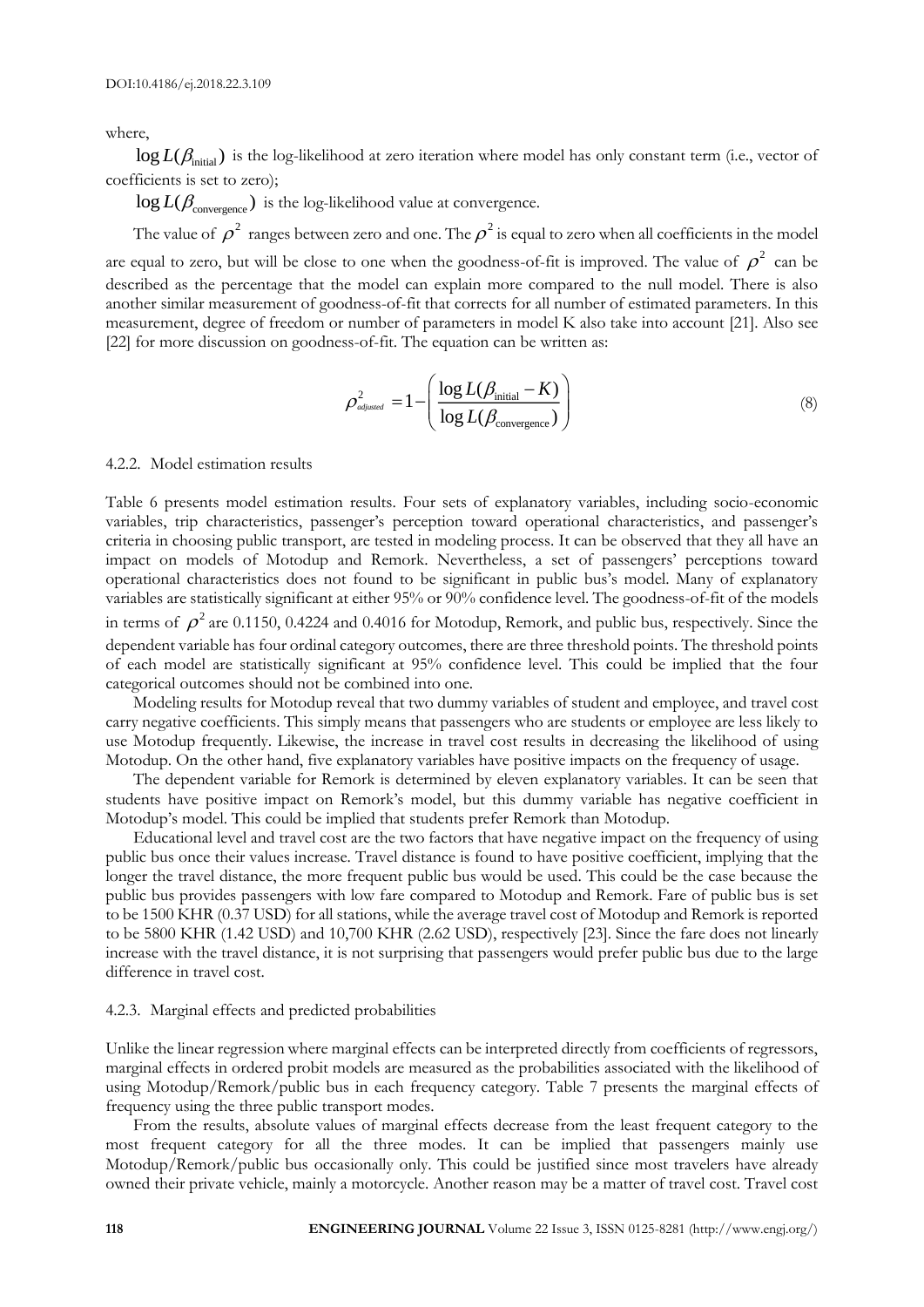of Motodup and Remork is considered expensive compared to public bus fare [23] that travelers cannot afford them for commuting on a daily basis. However, the public bus service quality is still limited, leading to a long travel time [4]. Due to this reason, public bus would not be the chosen choice by commuters for their daily trip.

| Variable               | Coef.       | Std. Err. | t-stat. | p-value   | <b>Model's Statistics</b> |              |  |
|------------------------|-------------|-----------|---------|-----------|---------------------------|--------------|--|
| Motodup                |             |           |         |           |                           |              |  |
| Student                | $-1.0582**$ | 0.2630    | $-4.02$ | 0.000     | $\mathbf N$               | $= 274$      |  |
| Employee               | $-0.7402**$ | 0.3070    | $-2.41$ | 0.016     | LR $\chi^2$ [7]           | 34.22<br>$=$ |  |
| Medium income          | 0.4672      | 0.2871    | 1.63    | 0.104     | $p > \chi^2$              | $= 0.000$    |  |
| Cost(100 KHR)          | $-0.0055*$  | 0.0030    | $-1.79$ | 0.074     | Pseudo R <sup>2</sup>     | $= 0.1150$   |  |
| Q6                     | $0.1556*$   | 0.0828    | 1.88    | 0.060     | Log Likelihood            | $= -131.63$  |  |
| Convenience            | $0.1994*$   | 0.0751    | 2.01    | 0.045     |                           |              |  |
| Comfort                | $0.1537*$   | 0.0993    | 1.71    | 0.087     |                           |              |  |
| $-Cut1$                | $0.9164**$  | 0.3883    | 2.36    |           |                           |              |  |
| $-Cut2$                | 1.2114**    | 0.3922    | 3.08    |           |                           |              |  |
| $-Cut3$                | 1.5365**    | 0.3992    | 3.84    |           |                           |              |  |
| Remork                 |             |           |         |           |                           |              |  |
| Female                 | $-1.0555**$ | 0.4099    | $-2.57$ | 0.010     | ${\bf N}$                 | $= 232$      |  |
| Student                | $1.2773**$  | 0.5815    | 2.20    | 0.028     | LR $χ²$ [11]              | $= 67.72$    |  |
| <b>Education</b> level | $-0.2942**$ | 0.1252    | $-2.35$ | 0.019     | $p > \chi^2$              | 0.000        |  |
| Weekday                | $1.3043**$  | 0.3978    | 3.28    | 0.001     | Pseudo R <sup>2</sup>     | $= 0.4224$   |  |
| Morning                | 1.0766**    | 0.4018    | 2.68    | 0.007     | Log Likelihood            | $= -46.30$   |  |
| Evening                | $0.9632**$  | 0.3945    | 2.44    | 0.015     |                           |              |  |
| For business           | $2.0633**$  | 0.6184    | 3.34    | 0.001     |                           |              |  |
| Q2                     | $0.2678*$   | 0.1608    | 1.67    | 0.096     |                           |              |  |
| Q <sub>3</sub>         | $0.5711**$  | 0.2300    | 2.48    | 0.013     |                           |              |  |
| Comfort                | 0.2400      | 0.1634    | 1.47    | 0.142     |                           |              |  |
| Availability           | $0.2923*$   | 0.1585    | 1.84    | 0.065     |                           |              |  |
| $-Cut1$                | $6.7377**$  | 1.7116    | 3.93    |           |                           |              |  |
| $-Cut2$                | $7.5121**$  | 1.7436    | 4.30    |           |                           |              |  |
| $-Cut3$                | 7.7661**    | 1.7517    | 4.43    |           |                           |              |  |
| Public bus             |             |           |         |           |                           |              |  |
| High school            | $0.8881*$   | 0.4584    | 1.94    | 0.053     | $\mathbf N$               | $= 95$       |  |
| <b>Education</b> level | $-0.4058$   | 0.2473    | $-1.64$ | 0.101     | LR $\chi^2$ [7]           | $= 54.88$    |  |
| Weekday                | 2.8346 **   | 0.7498    | 3.78    | $0.000\,$ | $p > \chi^2$              | $= 0.000$    |  |
| Cost(100 KHR)          | $-0.1218**$ | 0.0320    | $-3.80$ | 0.000     | Pseudo R <sup>2</sup>     | $= 0.4016$   |  |
| Distance               | $0.1116**$  | 0.0546    | 2.04    | 0.041     | Log Likelihood            | $= 40.88$    |  |
| Comfort                | $0.6185**$  | 0.2625    | 2.36    | 0.018     |                           |              |  |
| Availability           | $0.4620**$  | 0.2099    | 2.20    | 0.028     |                           |              |  |
| $-Cut1$                | 2.3312**    | 1.0771    | 2.16    |           |                           |              |  |
| - $Cut 2$              | $2.6275**$  | 1.0838    | 2.42    |           |                           |              |  |
| $-Cut3$                | 2.9153**    | 1.0961    | 2.65    |           |                           |              |  |

Table 6. Model estimation results.

Note: *\*p* < 0.1, *\*\*p* < 0.05. Variables Q2, Q3, and Q6 refer to perception toward operational characteristics described in Table 4. Socioeconomic variables are modeled as dummy variables.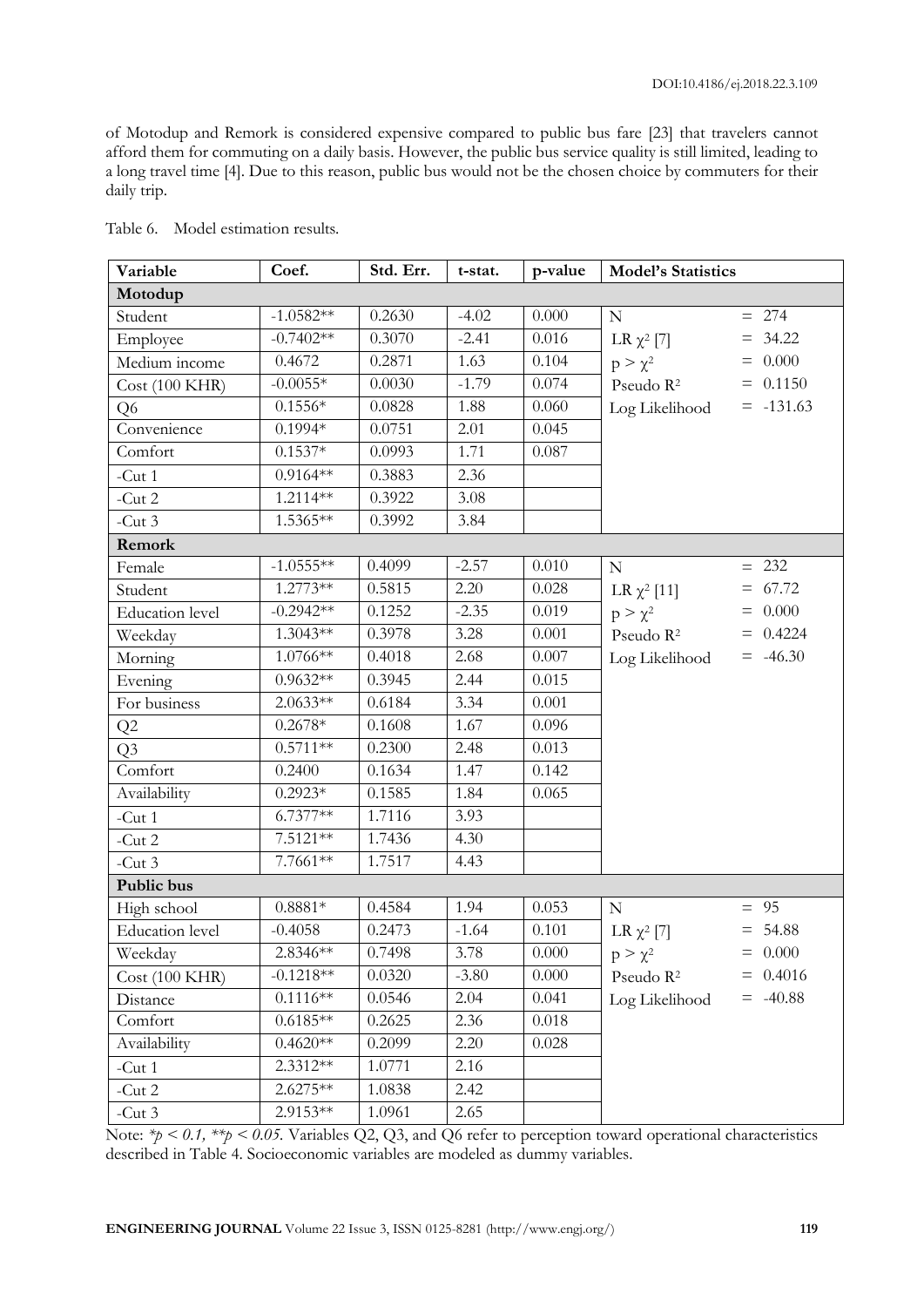|                                                 | Frequency    |               |               |             |  |  |  |  |  |
|-------------------------------------------------|--------------|---------------|---------------|-------------|--|--|--|--|--|
| <b>Variables</b>                                | Occasionally | 2-3 days/week | 4-5 days/week | Everyday    |  |  |  |  |  |
| Motodup                                         |              |               |               |             |  |  |  |  |  |
| Student                                         | $0.2433**$   | $-0.0672**$   | $-0.0636**$   | $-0.1125**$ |  |  |  |  |  |
| Employee                                        | $0.0988**$   | $-0.0367**$   | $-0.0283**$   | $-0.0338**$ |  |  |  |  |  |
| Medium income                                   | $-0.1043$    | 0.0312        | 0.0283        | 0.0448      |  |  |  |  |  |
| <b>Cost (100 KHR)</b>                           | $0.00099*$   | $-0.00033$    | $-0.00028$    | $-0.00038*$ |  |  |  |  |  |
| Q <sub>6</sub>                                  | $-0.0281*$   | $0.0095*$     | $0.0079*$     | $0.0107*$   |  |  |  |  |  |
| Convenience                                     | $-0.0361**$  | $0.0122*$     | $0.0102*$     | $0.0137*$   |  |  |  |  |  |
| Comfort                                         | $-0.0278*$   | 0.0094        | 0.0078        | 0.0106      |  |  |  |  |  |
|                                                 |              | Remork        |               |             |  |  |  |  |  |
| Female                                          | 0.0121       | $-0.0109$     | $-0.0007$     | $-0.0005$   |  |  |  |  |  |
| Student                                         | $-0.0075$    | 0.0069        | 0.0004        | 0.0002      |  |  |  |  |  |
| Educational level                               | 0.0027       | $-0.0025$     | $-0.0001$     | $-0.0001$   |  |  |  |  |  |
| Weekday                                         | $-0.0432$    | 0.0367        | 0.0034        | 0.0031      |  |  |  |  |  |
| Morning                                         | $-0.0160$    | 0.0143        | 0.0010        | 0.0007      |  |  |  |  |  |
| $\overline{E}$ vening                           | $-0.0167$    | 0.0148        | 0.0011        | 0.0008      |  |  |  |  |  |
| Business purpose                                | $-0.2207$    | 0.1587        | 0.0254        | 0.0366      |  |  |  |  |  |
| Q2                                              | $-0.0025$    | 0.0023        | 0.0001        | 0.0001      |  |  |  |  |  |
| Q <sub>3</sub>                                  | $-0.0054$    | 0.0050        | 0.0002        | 0.0002      |  |  |  |  |  |
| Comfort                                         | $-0.0023$    | 0.0021        | 0.0001        | 0.0001      |  |  |  |  |  |
| Availability                                    | $-0.0027$    | 0.0025        | 0.0001        | 0.0001      |  |  |  |  |  |
|                                                 |              | Public bus    |               |             |  |  |  |  |  |
| <b>Educational</b> level                        | 0.0302       | $-0.0134$     | $-0.0081$     | $-0.0087$   |  |  |  |  |  |
| High school                                     | $-0.0905$    | 0.0362        | 0.0237        | 0.0306      |  |  |  |  |  |
| weekday                                         | $-0.3123**$  | $0.0960**$    | $0.0745*$     | $0.1418**$  |  |  |  |  |  |
| Cost(100 KHR)                                   | 0.0090       | $-0.0040$     | $-0.0024$     | $-0.0026$   |  |  |  |  |  |
| Distance                                        | $-0.0082$    | 0.0036        | 0.0022        | 0.0024      |  |  |  |  |  |
| Comfort                                         | $-0.0461$    | 0.0205        | 0.0123        | 0.0133      |  |  |  |  |  |
| Availability<br>$T = \sqrt{1 + (2 - 1)(3 - 1)}$ | $-0.0344$    | 0.0153        | 0.0092        | 0.0099      |  |  |  |  |  |

Table 7. Marginal effects of frequency using public transport modes.

Note: *\*p < 0.1, \*\*p < 0.05*.

Table 8 compares the mean of predicted probabilities and the actual distribution of frequency using Motodup, Remork, and public bus. The results show that the mean values of predicated probabilities are relatively close to the actual data. This reflects the good performance of the model in predicting the frequency of using Motodup, Remork, and public bus.

Table 8. Comparison between predicted probabilities and actual data.

| Frequency     | Motodup       |             | Remork        |             | Public bus    |             |
|---------------|---------------|-------------|---------------|-------------|---------------|-------------|
|               | Mean of       |             | Mean of       |             | Mean of       |             |
|               | predicted     | Actual data | predicted     | Actual data | predicted     | Actual data |
|               | probabilities |             | probabilities |             | probabilities |             |
| Occasionally  | 86.57         | 86.38       | 92.37         | 92.11       | 76.94         | 83.47       |
| 2-3 days/week | 4.68          | 6.17        | 4.22          | 4.30        | 4.10          | 5.51        |
| 4-5 days/week | 3.58          | 2.83        | 0.81          | 1.08        | 3.56          | 2.12        |
| Everyday      | 5.15          | 4.63        | 2.58          | 2.51        | 15.38         | 8.90        |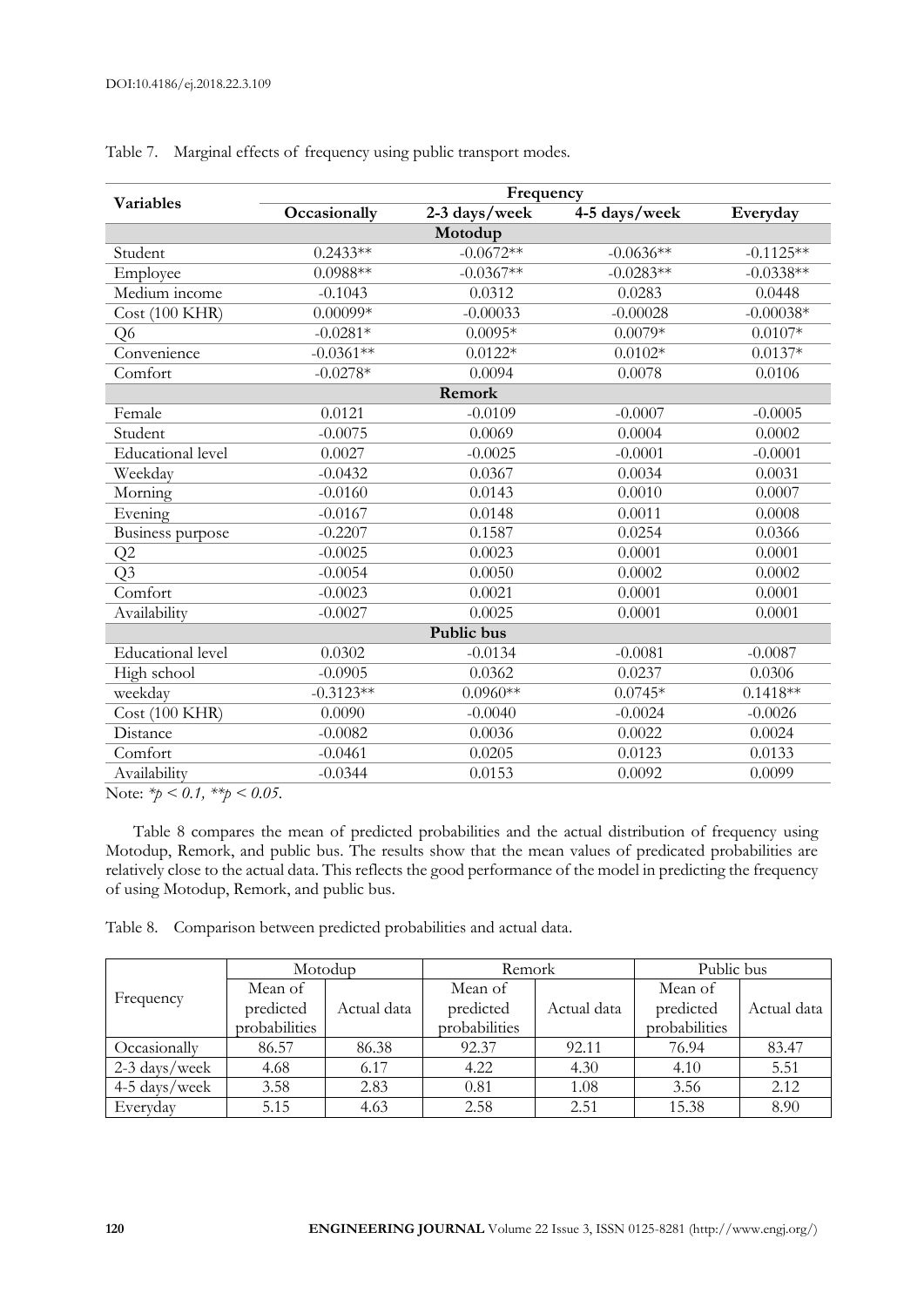## **5. Discussion and Conclusion**

The present study investigates factors influencing the frequency using informal transport (i.e. Motodup and Remork) and public bus in Phnom Penh. Statistical models are developed based on four sets of explanatory variables. Results indicate that these four sets of variables have certain impacts on frequency of using Motodup and Remork. However, passengers' perception toward operational characteristics of public bus does not have the effect on model itself.

Motodup and Remork have been regarded as the conventional modes in urban area of Phnom Penh for decades. Findings from this study demonstrate significant factors affecting the frequency of using them. These factors could be used to improve their service quality, although currently there is no official authority in control of the operation. From the modeling results, travel cost has an effect in reducing frequency of using Motodup; therefore, the fare should start with one reasonable minimum price, and the entire travel cost should base on travel distance. This could make charging system become more regulated.

Public bus, on the other hand, is currently a highly promoted travel mode. To increase the passengers' frequency in using public bus, certain important factors should be considered. What could be done should be the improvement of service attributes (i.e. comfort and availability) and the extension of service routes given that the fare should not linearly increase with service length. The newly introduced public bus's service seems to be new for local commuters, and the subsidy from the government plays an essential role to support the operation. Findings also indicate that students in high school would use public bus more frequently than other types of passengers. The usage in weekday is strongly associated with this pattern. Thus, policy makers and transit operators could directly target young adults. In addition, the operation during weekday may need to be increased.

Although Phnom Penh is suffering from traffic congestion, and informal transport and public bus are the only public transport available in the city, they are not used on a daily basis. Local people are quite familiar with Motodup and Remork, but travel cost is typically higher than the ability to pay for daily commute. On the contrary, public bus provide a reasonable fare but the current service quality may not be up to passenger's expectation.

Although the present study provides some insights into the factors that influence the frequency of using informal transport and public bus, findings are still far from definite. Future studies may consider additional explanatory variables in the models (i.e. passengers' experience in using each mode, passengers' accessibility) so that models can describe passengers' travel behavior in wider details. Additionally, the application of technology should also assist transport planners to regulate the operation of both informal transport and public bus (i.e. fare charge, seeking for nearby public transport). In principle, informal transport and public bus should be harmonized in order to make a better connection in transport network, and this would create a sustainable urban transport for the city.

#### **Acknowledgements**

Authors would like to convey gratitude to AUN/SEED-Net for an opportunity to conduct this research as well as for the financial support. Also, we would like to thank senior students from the Institute of Technology of Cambodia for their assistance in data collection in Phnom Penh.

### **References**

- [1] V. K. Phun and T. Yai, "State of the art of paratransit literatures in Asian developing countries," in *Proceeding of the Eastern Asia Society for Transport Studies*, 2016, pp. 57-77.
- [2] A. Tangphaisankun, F. Nakamura, and T. Okamura, "Influences of paratransit as a feeder of mass transit system in developing countries based on commuter satisfaction," in *Proceedings of the Eastern Asia Society for Transportation Studies* 2009, pp. 236-236.
- [3] V. K. Phun, I. Lim, and T. Yai, "The characteristics of paratransit operation and fare in Phnom Penh," *Journal of the Eastern Asia Society for Transportation Studies*, vol. 11, pp. 1307-1327, 2015.
- [4] V. K. Phun, P. Pheng, and T. Yai, "Using ordered probit modeling to assess perceived bus performance in Phnom Penh," *Journal of the Eastern Asia Society for Transportation Studies*, vol. 11, pp. 1155-1172, 2015.
- [5] R. Cervero, "Informal transport in the developing world," UN-HABITAT, 2000.